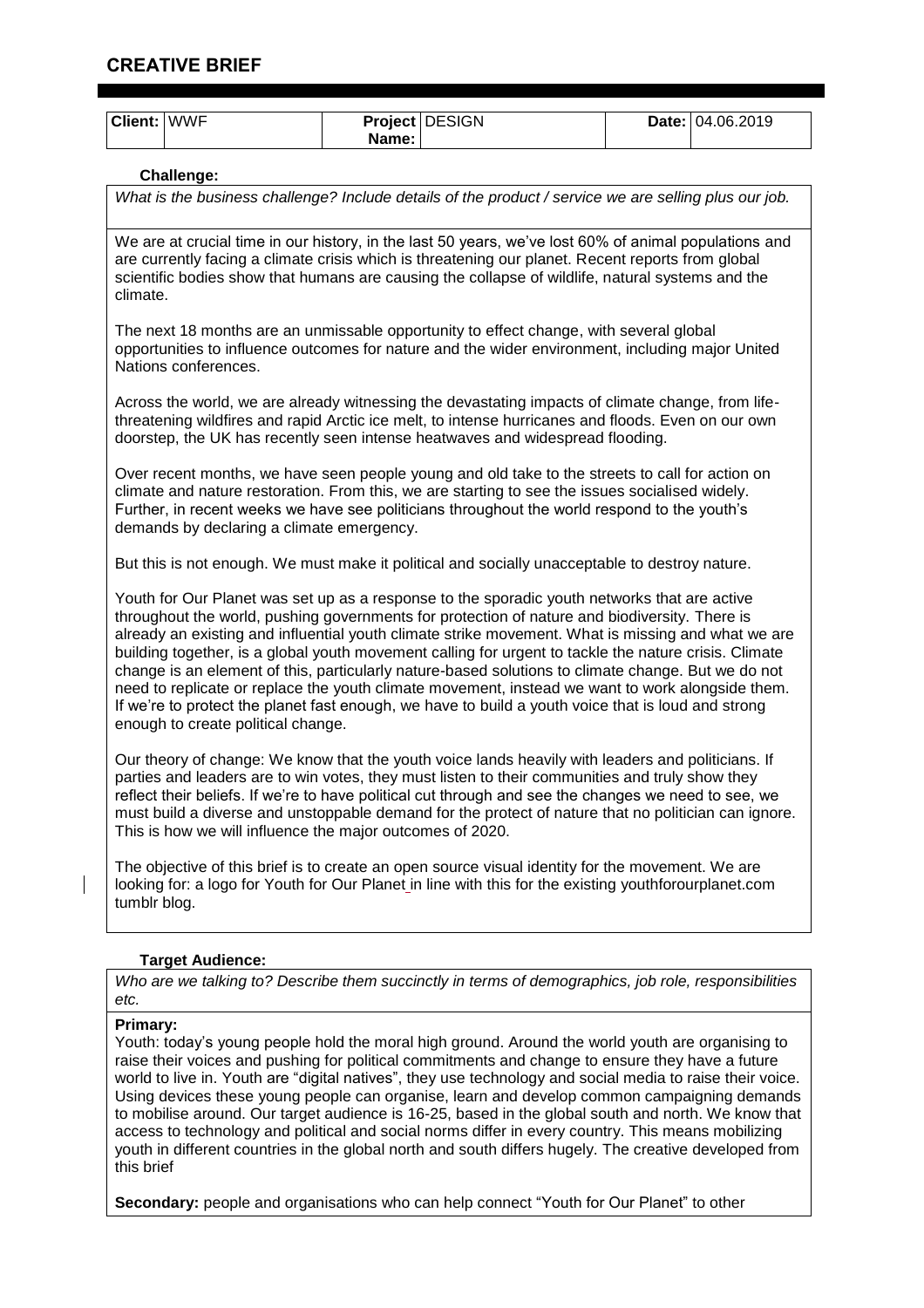movements and political priorities and who can help broaden the diversity of this movement.

### **Insight:**

*What is the key thing / nugget that will act as the catalyst for the strategy and creative work?*

We are the first generation to know we are heading towards a nature and climate disaster and the last generation to be able to do anything about it.

If we're to have any impact, we have to use our voices to influence each other and push our leaders to ensure long lasting change.

### **Strategy:**

*What is our plan of attack?* 

We need one or more clear symbols for the movement that express that it is the global youth movement to tackle the nature crisis.

Create visual identity for a movement of youth, it should encompass our diversity, recognisable, an identity that people can adapted and used across continents and potentially in multiple languages.

# **Key Message:**

*What is the single most important thing we want to say? This is our promise to the customer.*

# **Be part of Youth for Our Planet, the global youth movement calling for urgent action on the nature and climate emergencies.**

## **SUPPORT TO THE BRIEF Supporting Points and Messaging:**

*What do we have to back up the promise? These are our 'reasons to believe'.*

- Climate change caused by humans is a huge and growing threat to wildlife and people across the world, including right here in the UK.
- Our world is rapidly changing. Events like heatwaves, flooding and loss of arctic sea ice are forcing iconic wildlife like polar bears and penguins - and people - to adapt or move in order to survive. For a lot of wildlife the change is happening too fast, and one in six species are facing extinction as a result of climate change .
- We cannot solve climate change without action to protect forests, plants, soils and oceans that soak up and hold so much carbon . At the same time, we cannot save wildlife if climate change causes habitats to change to the point where species are lost.

By tackling climate change head on, we can prevent damage from heatwaves and water shortages on a global scale, help reverse the decline in nature, grow low- carbon industries, create jobs and generate growth.

Beyond 2020, this newly mobilised and empowered youth constituency will train their peers, ensuring continuity of this youth movement for nature for years to come. By 2030, the youth voice will have played a key role in making today's decline of nature politically and socially unacceptable. Decisions by society, governments and businesses will be turning nature's fortunes around.

The Youth for Our Planet blog will tell the stories of young people around the world who are already taking their own actions and running projects for nature and wildlife. These stories can be leveraged to put pressure on decision-makers ahead of the UN conference in 2020. It will complement the Youth for Our Planet advocacy campaign, which rely on this background drumbeat and overarching